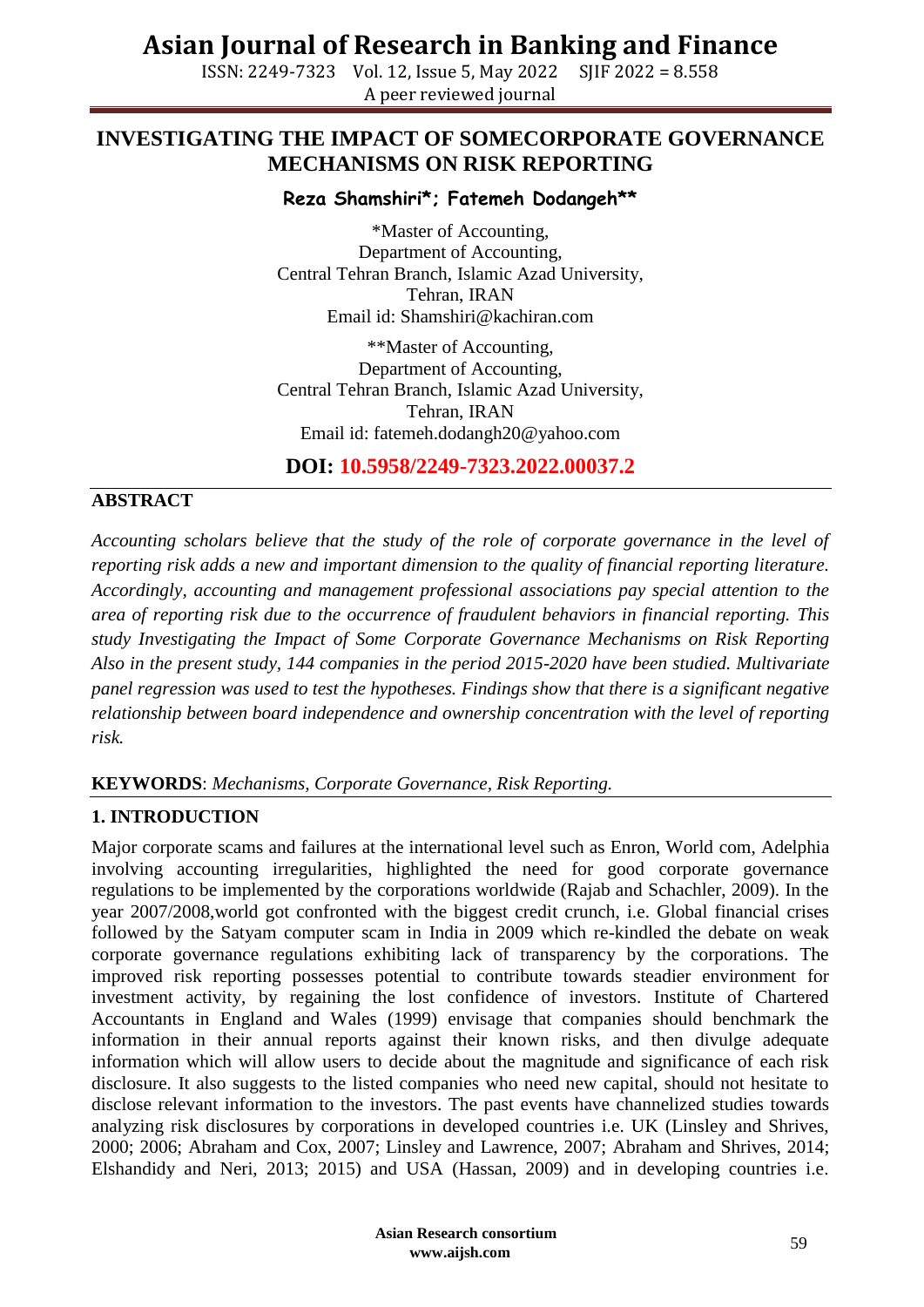ISSN: 2249-7323 Vol. 12, Issue 5, May 2022 SJIF 2022 = 8.558 A peer reviewed journal

Malaysia (Amran et al. 2008); Nigeria (Adamu, 2013) and Egypt (Baroma, 2014). These studies have documented benefits accruing by divulgating information on risks. According to Beretta and Bozzolan (2004) and Abraham and Cox (2007) risk information disclosure caters to massive needs of the investors i.e. determining the risk profile of the company, estimation of market value and meticulously forecasting the company's security prices. It also helps to reduce cost of capital (Linsley and Shrives, 2000, 2006) and aid in managing change (Abraham and Cox, 2007). Further need for risk management was highlighted for maximization of shareholders wealth, elevating profitability and simultaneously reducing probability of financial failure (Solomon et al., 2000).

Besides these advantages, Institute of Chartered Accountants in England and Wales (1997) in discussion document "Financial reporting on Risk-Proposal for statement of Business risk" put forth key hindrances in providing risk information by companies (a) its commercial sensitivity leading to proprietary and non-proprietary costs (b) forward looking information is inherent to unreliability which can lead to claim by investors on acting on such information (Linsley and Shrives, 2005). Within this perspective managers may indulge in voluntary risk information divulgation for strategic reasons. The Agency Theory (Jensen and Meckling, 1976) argues that information disclosure will reduce agency cost. The interest of the managers and principal, i.e. shareholders and various stakeholders diverge leading to agency problems, involving expropriation of outside investors and lender's interest by insiders of the company. In a similar manner the Signalling Theory by Akerl of (1970) underpins that investors may not be able to demarcate high quality companies i.e. those who are able to identify and manage risk efficiently than low quality companies. It is vital that companies voluntarily disclose information by signaling to the markets, various efforts taken to reap the benefits accruing from such disclosure. Consistent with these theories the Stakeholders Theory (Freeman, 1984) also supports voluntary disclosure, since managers' job is to escalate the interest of various stakeholders overtime. In the wake of increasing need for risk information disclosure and advantages from such disclosure has motivated prior research to study general firm characteristics that propagates divulgation of risk information (Amran et al., 2008; Oliveria et al., 2011; Adamu, 2013; Baroma, 2014; Madrigal et al., 2015).These studies suffer from some limitations that pave a way for further research in this area. Firstly, existing studies have mainly studied general firm characteristics such as firm size, profitability, level of risk, industry. Previous studies investigating the impact of corporate governance characteristics on risk disclosure are scarce (Abraham and Cox, 2007; Oliveira et al., 2011; Elshandidy and Neri, 2015) especially in developing countries (Ntim et al., 2011; Mokhtar and Mellet, 2013). It limits our understanding as to which corporate governance characteristics leads to divulgation of risk information. Corporate disclosure decisions including risk disclosure is in the hands of company board (Beretta and Bozzolan, 2004).

Secondly, most of the studies have examined risk disclosure by analysing accounting standard i.e. Financial Instruments: Disclosure (Hassan,2009; Mokhtar and Mellet, 2013; Atanasovski, 2015) accounting for financial risk but companies confront innumerable non-financial risks which are still unaccounted for and need to be studied for a broader perspective. Thirdly, mostly prior risk disclosure studies, perform content analysis of annual reports of companies using a sentence as a coding unit (Beretta and Bozzolan, 2004; Linsley and Shrives, 2006; Amran et al., 2009 and Oliveira et al., 2011) it has certain limitation that the present study will overcome by using word count. Given this background, the present study attempts to make contribution to risk disclosure literature and bridges the research gap. Firstly, it extends our knowledge of risk disclosure by the Indian listed companies in the absence of mandatory accounting standard on risk disclosure, namely Financial Instruments: Disclosure, accounting for financial risk. The term financial risk accounts for major changes in interest rates; commodity/equity prices; as well as financial instrument derivatives; credit default risk, liquidity risk and capital adequacy/insolvency risk (Ntim et al. 2011).The non adoption of this accounting standard is a challenge for the study for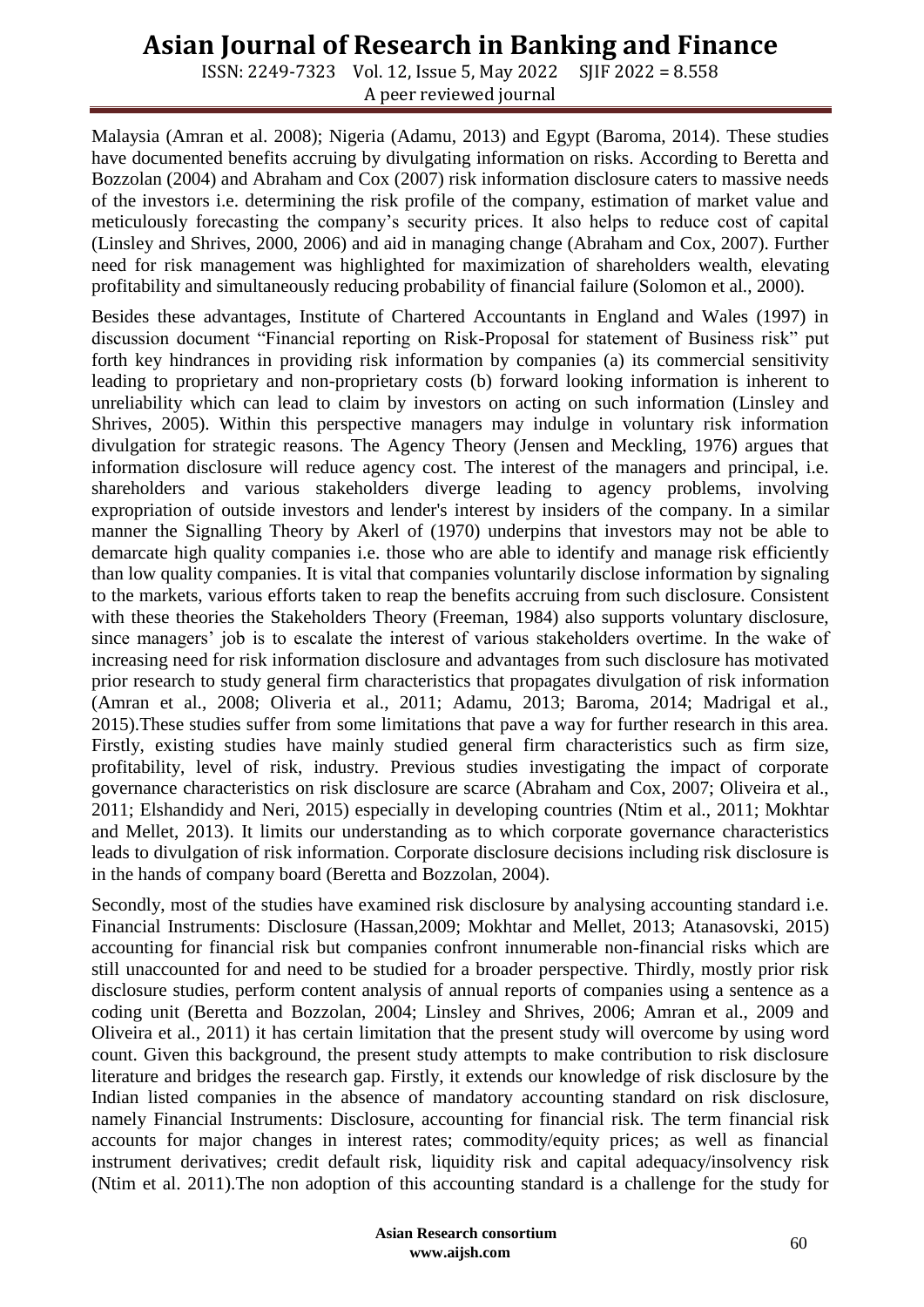ISSN: 2249-7323 Vol. 12, Issue 5, May 2022 SJIF 2022 = 8.558 A peer reviewed journal

capturing risk disclosure. Secondly, the study analyses various corporate governance board characteristics (board size, gender diversity on the board, presence of independent directors on board, CEO duality, board activity) and ownership concentration effect on risk disclosure. Dobler et al. (2011) suggests to study risk disclosure in countries with weak risk reporting legislation and to examine the impact of corporate governance on risk disclosure. Lastly, the study contributes to risk disclosure literature in Indian context after Berger (2012) conducted a study using a small sample of 26 companies on risk disclosure. In particular India's position as an emerging economy deserves utmost attention because of common law origin country (Laporta et al. 1998). Poor law enforcement arising from irrational delay in justice delivery system thus aggravates the role of other internal governance mechanism in reducing agency costs for shareholders (Ganguli and deb, 2016). It propels to analyse risk disclosure in Indian context. The study is structured in six sections. After the introduction, the second section reviews previous risk disclosure literature and sheds light on the current situation of corporate governance and risk regulations for Indian listed companies. Section three proposes the research hypotheses. Section four discusses the research methodology adopted in the current study. Section five, assimilates the multivariate regression findings and finally, the last section draws conclusion with the implications of the findings.

### **2. Institutional background, prior literature, and hypothesis development**

## **2.1. Prior Literature on Risk Disclosure**

Previous studies have analysed quantity and quality of corporate risk disclosure on the basis of the accounting standard followed within their national scope i.e. mandatory disclosure and beyond the scope of mandatory accounting standard i.e. voluntary disclosure. In Europe, the context of risk disclosure was highly researched in United Kingdom. Linsley and Shrives (2000) threw light on various benefits and obstacles in the way of risk information disclosure discussed by Institute of Chartered Accountants in England and Wales (ICAEW), 1998 pointing towards the need for forward looking risk disclosure as against backward historical disclosure. In an empirical study of UK companies, it was found, that listed companies were making general and repetitive disclosure over a period of time (Abraham and Shrives, 2014) and level of readability was very difficult in annual reports questioning the emphasis on additional disclosure (Linsley and Lawrence, 2007). A good risk disclosure was reported more as against bad risk disclosures (Linsley and Shrives, 2006). Abraham and Cox (2007) found that firms publish internal control risk and financial risk but not business risk. Also, firms with higher levels of systematic, financing risk and risk adjusted returns exhibited highest level of aggregated and voluntary risk disclosure (Elshandidy et al., 2013). These studies were conducted in a country where accounting standard on Financial Instruments: Disclosure was mandatorily followed by the companies. It leaves the room open to study risk disclosure in those countries where this accounting standard is not mandatory, primarily risk disclosure is in its preliminary stage to find out principle factors underlying such disclosure. With respect to Finnland, in 2006 Finnish Accounting Practice Board (FAPB) published a comprehensive standard on risk disclosure to ascertain significant risks in operating and financial reviews. The quality of risk disclosure was high with respect to the Finnish companies after the release of comprehensive standards on risk disclosure (Miihkinen, 2012; 2013). It draws attention that in a country where exclusive standard on risk exists better is divulgation of risk information. In Itlay, Beretta and Bozzolan (2004) found that risk information disclosure by the Italian companies was vague, generic, backward looking, qualitative which coincides with the finding of the studies (Combes Thuelin et al., 2006; Lajili and Zeghal, 2005; Linsley and Shrives, 2006). In the context of the Malaysian and the Canadian companies risk information was qualitative and it was found that the Canadian companies disclose financial risks while Malaysian companies reveal strategic risk the most (Amran et al., 2008 and Lajili and Zeghal, 2005). In the Indian perspective Berger (2012) found that no separate section in the annual report of companies exists where the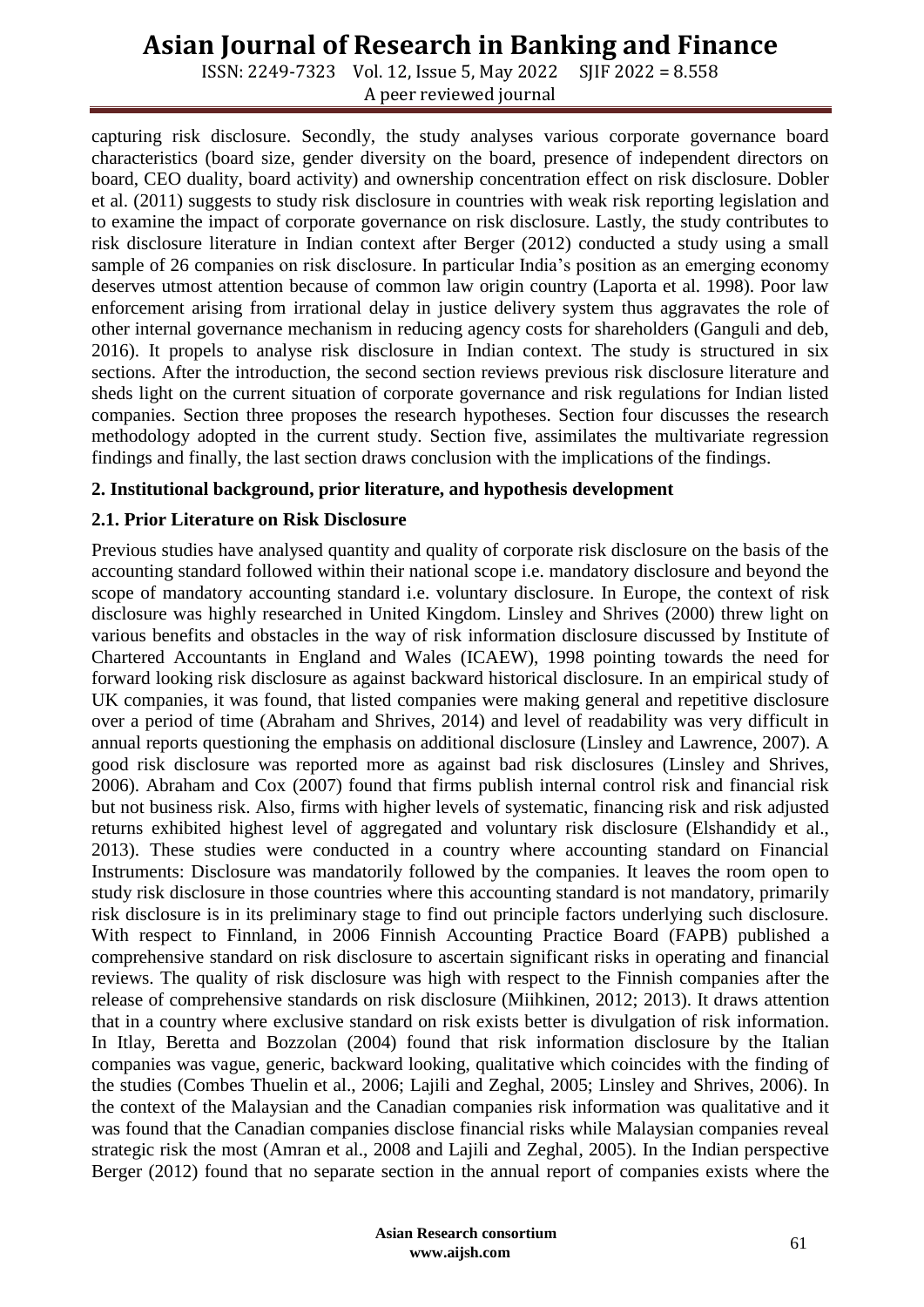ISSN: 2249-7323 Vol. 12, Issue 5, May 2022 SJIF 2022 = 8.558 A peer reviewed journal

users can directly access the risk information. Lack of compulsory regulation on risk disclosure led to very low quality and dispersed information disclosure.

#### **2.2. Corporate Governance and Risk reporting**

Corporate risk disclosure has gained attention due to major financial scandals which have shaken the confidence of present and potential investors, propelling towards the need of strict norms to be implemented by the regulatory bodies through adoption of effective corporate governance regulations. Corporate Governance in India gained impetus at the time of liberalization during 1990's. It was introduced by the Confederation of Indian Industry (CII), on voluntary basis to be followed by Indian companies. Very shortly, it acquired mandatory status in 2000s through introduction of Clause 49 of listing agreement to Indian stock exchange. The Birla Committee was set up by Securities and Exchange Board of India for promoting and upgrading standard of corporate governance and amendments were incorporated in Clause 49. From time to time amendments are being introduced for strengthening corporate governance practices in order to keep pace with the international standards. The risk reporting practices in Indian companies is driven by three statutes namely The Companies Act, 1956, Securities and Exchange Board of India, Institute of Chartered Accountants in India. The Companies Act, 1956 through the Ministry of Corporate Affairs defines the role, power and responsibilities of directors and set the guidelines for the companies, but lacks regulations for the directors of the company with respect to risk management. The Companies Act, 1956 has been replaced by Companies Act, 2013 in the partial manner after receiving assent of the President of India on 29thAugust, 2013. The Act incorporates the role and functions of independent directors and emphasizes that directors should satisfy themselves on the integrity of financial information and systems of risk management. It also highlights that a statement should be laid before a company in a general meeting, a report by board of directors incorporating statement indicating development and implementation of risk management policy, including identification of risk that threatens the existence of a company. The second regulatory body i.e. Securities and Exchange board of India, prime stock market regulator issued Revised Clause 49 listing agreement to Indian stock exchange on  $31^{\text{st}}$ Dec, 2005 which defines that company shall lay down procedure to inform board members about risk assessment and minimization procedure adopted to deal with such risks along with periodical review procedure followed by the company. Further it stated that company should also discuss risk as part of director's report or Management discussion and analysis report under the Downloaded by head "Risk and Concerns". In the wake of enhancing the disclosure on risks, SEBI has issued Listing Obligation and Disclosure Requirements, 2015 which encompasses guidelines for setting up a separate Risk Management Committee by the company. Lastly, the Institute of Chartered Accountants in India (ICAI) has issued accounting standards, AS-30 Financial Instruments: Recognition and Measurement, AS-31 Financial Instruments: Presentation, AS-32 Financial Instruments: Disclosure, which accounts for financial risk and have been made applicable on the companies in the year 2015-16 on voluntary basis and will be applicable 2016-17 compulsorily.

Despite the various initiatives taken by the regulatory bodies in India, divulgation of the information on the issue of corporate risk disclosure is still in its primary stage. The information disclosure on risk by the Indian listed companies in their annual reports is a small chunk of discussion based primarily on the SEBI's Clause 49 till the time it is mandatorily enforced by The Companies Act 2013, SEBI's Listing obligations and Disclosure Requirements, 2015 and Accounting Standards on Financial risk disclosure issued by ICAI.Past studies (Abraham and Cox, 2007; Oliveira et al., 2011; Ntim et al., 2013, Elshandidy and Neri, 2015) have identified variables that can affect corporate risk disclosure. This study draws from this the corporate governance (Nandi and Ghosh, 2012; Subramanyam and Dasaraju, 2014; Madani, 2015) the voluntary disclosure (Chau and Gray,2002; Akhtaruddin et al., 2009; Dashti et al., 2014) and corporate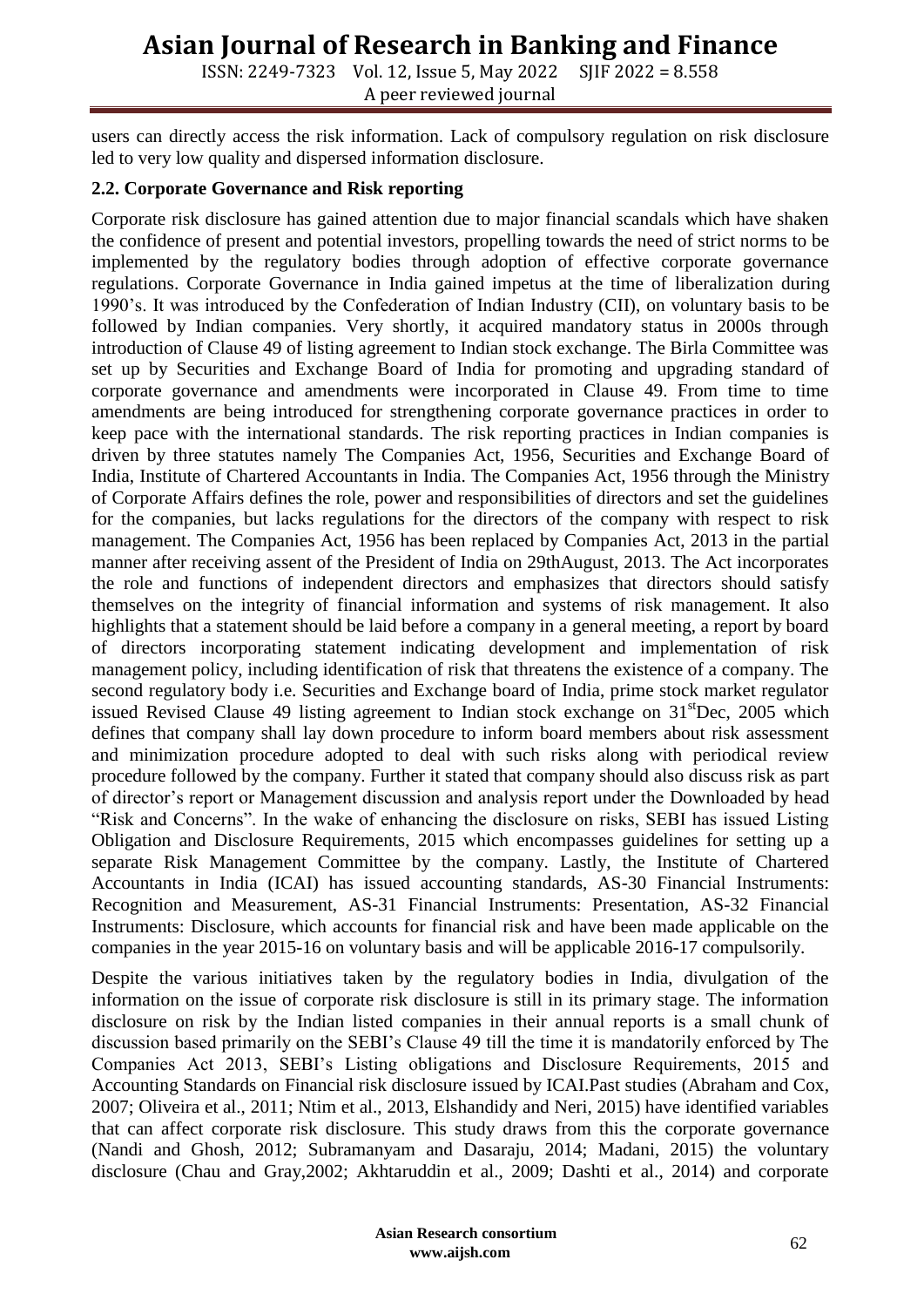ISSN: 2249-7323 Vol. 12, Issue 5, May 2022 SJIF 2022 = 8.558 A peer reviewed journal

social responsibility literature (Ibrahim and Angelidis,1994; Barako and Brown,2008; Khan et al., 2013; Majeed and Saleem,2015; Muttakin and Subramanian, 2015) to identify potential drivers of corporate risk disclosure in the Indian settings. The present study centers around firm level corporate governance, quality in the form of Board characteristics (i.e. Independence of the board) and ownership concentration. It also investigates general firm characteristics, namely firm size, firm profitability, level of firm risk, capital structure and firm growth's influence on the extent of risk disclosure in the annual reports following previous studies. According to the above topics, the research hypotheses are as follows:

**Hypothesis 1**: There is a relationship between board independence and the level of reporting risk.

**Hypothesis 2:** There is a relationship between ownership concentration and reporting risk.

### **3- RESEARCH METHOD**

This research is applied in terms of correlation method and purpose. Also, because this article describes what is or describes the existing conditions without interference (and not to the specific requirement and recommendation) and due to the fact that value judgments in this study are low, the present study is in the category of descriptive accounting research. Are. In addition, due to the fact that historical information will be used to test its hypotheses, it is classified in a quasiexperimental research group. It should be noted that SPSS software (version 21) and Eviews (version 9) were used for statistical analysis.

#### **4- Models and how to measure variables**

According to the main title of the research on the effect of political relations and business groups on the level of cash accumulation, The model and method of measuring variables and the hypothesis test model based on the research of Theo et al. (2018) are presented as follows:

**Hypothesis 1**:FRR<sub>it</sub> =  $\beta_0 + \beta_1$  INDNONEXE it +  $\beta_2$  CENTRALGOV it +  $\beta_3$  INSTITUTIOND it +  $\beta_4$  $SIZE_{it} + \beta_5 ROA_{it} + \beta_6 B_{it} + \beta_7 LEV_{it} + \beta_8 GROWTH_{it} + e_{it}$ 

**Hypothesis 2**:FRR<sub>it</sub> =  $\beta_0 + \beta_1$  LARG\_OWN <sub>it</sub> +  $\beta_2$  CENTRALGOV <sub>it</sub> +  $\beta_3$  INSTITUTIOND <sub>it</sub> +  $\beta_4$  $SIZE_{it} + \beta_5 ROA_{it} + \beta_6 B_{it} + \beta_7 LEV_{it} + \beta_8 GROWTH_{it} + e_{it}$ 

### **4-1- How to measure the Reporting risk**

The dependent variable in this research is reporting risk According to the research of Saggar and Singh (2017), the model of Francis et al. (2005) based on Dechow and Dicho (2002) is used to calculate it.

$$
TCA = \alpha_0 + \alpha_1 \, CFO_{it-1} + \alpha_2 \, CFO_{it} + \alpha_3 \, CFO_{it+1} + \alpha_4 \Delta REV_{it} + \alpha_5 \, PPE_{it} + \varepsilon_{it}
$$

TCA: is the sum of Company i's total accruals in year t, which is used to calculate the variable of net Earnings before contingent items minus operating cash.

CFO: Cash flow from i's operating activities in year t, t-1 and  $t + 1$ 

∆REV: Change in the Revenueof company i,between years t-1 and t.

PPE: The amount of property, plant and equipment (gross) of company i in year t.

ε: Company's reporting risk index in year t.

In the above model, to eliminate the effect of company size, all variables are standardized according to the average of total company assets during the period. In this research, the standard deviation of the model residuals is used as an indicator for the quality of accruals (AQ) so that εit indicates the error of estimating accruals relative to cash flows. To calculate the reporting risk from the residual values, absolute value is taken and the larger values are considered as high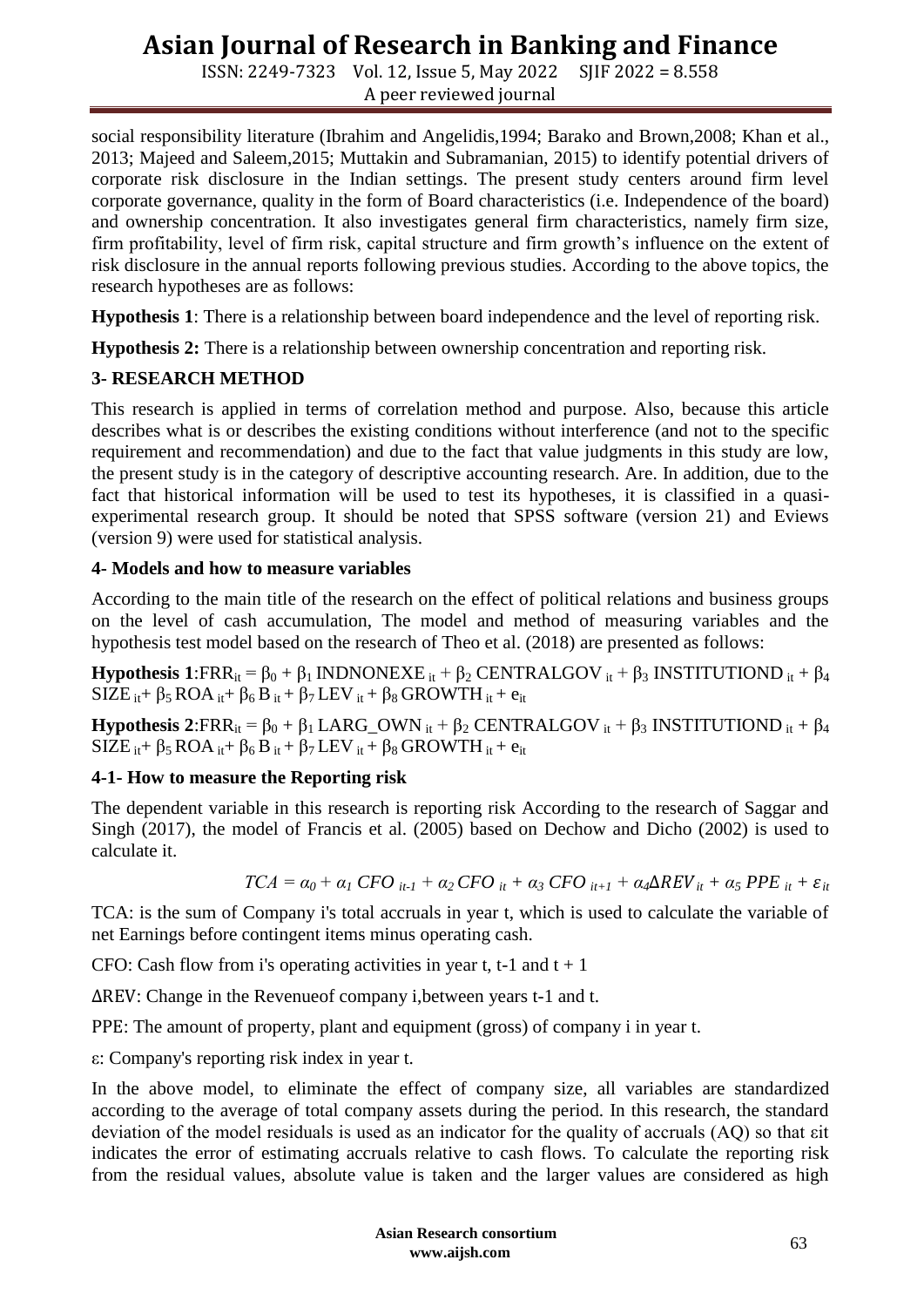ISSN: 2249-7323 Vol. 12, Issue 5, May 2022 SJIF 2022 = 8.558 A peer reviewed journal

reporting risk and the smaller values are considered as lower reporting risk.

### **4-2- How to measure company Political connections**

In this study, the variables of corporate governance are as follows (Saggar and Singh, 2017):

-**Independence of the Board Of Directors**: is obtained from the ratio of non-executive members to the total number of board members.

-**Concentration of Ownership**: Also in this research to calculate the concentration of ownership, the Herfindahl-Hershman index (HHI) is used, the equation of which is as follows:

$$
HHI = \sum_{i=1}^{k} (S_i)
$$

In this equation, Si represents the shareholder of an institution, which means the ownership of more than 5% of institutions and foundations, semi-governmental units and charitable foundations and investment institutions (legal entities).

### **4-3- Control Variables**

Following the research of Saggar and Singh (2017), the control variables are considered as follows:

- Company risk: To measure this variable, the level of company risk Beta (systematic risk) is used.

- Financial institution shareholder index: It is a fictitious variable that is equal to one if the largest shareholders are financial institutions and otherwise equal to zero.

- Government Shareholder Index: It is a fictitious variable that is equal to one if the percentage of government shareholder is more than 50% and otherwise equal to zero.

- Company profit growth: Profit growth after tax is used to measure this variable.

- Company size: This variable is measured based on the natural logarithm of total assets.

- Return on assets: This variable is obtained by dividing the net profit by the total assets.

- Financial leverage: This variable is obtained by dividing debts by total assets.

### **5- Society and Statistical Sample**

The statistical population of this research includes all companies listed on the Tehran Stock Exchange and the statistical sample includes companies that have all the following characteristics:

1- In order to observe their comparability, the financial year of the companies should end at the end of March of each year.

2-During the research period, they have not stopped their activities and have not changed their financial period.

3-All the information needed by companies for research is available.

4- Not be part of banks and financial institutions (investment companies, financial intermediation, holding companies and leasing companies).

5- Accepted on the stock exchange before 2015 and continue until 2020.

Applying the above conditions, 144 companies have been included in the statistical sample of this research.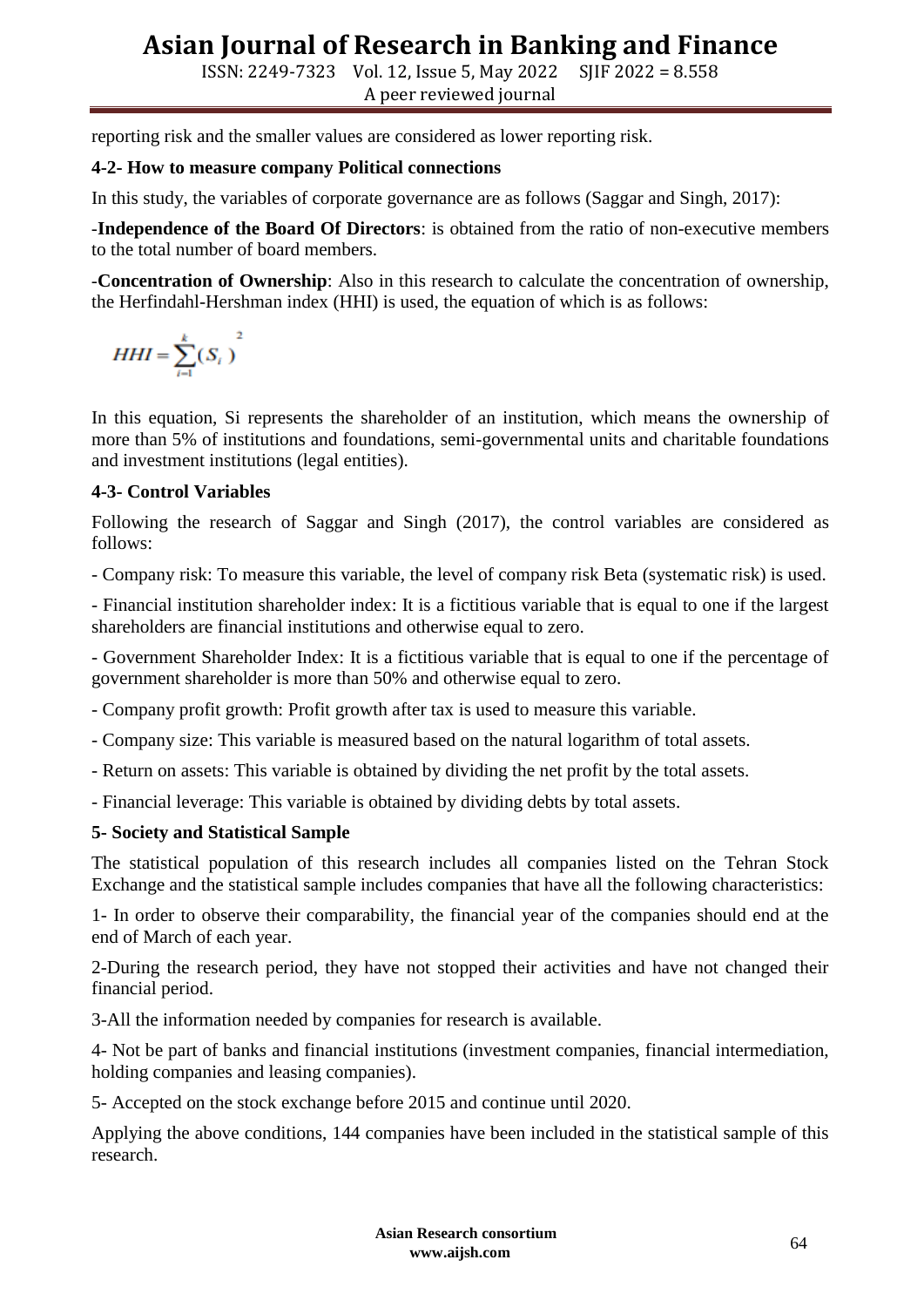ISSN: 2249-7323 Vol. 12, Issue 5, May 2022 SJIF 2022 = 8.558 A peer reviewed journal

#### **6- RESEARCH FINDINGS**

#### **6-1-Descriptive statistics of research variables**

The results of descriptive analysis of research variables are presented in Table (1).

#### **TABLE (1) DESCRIPTIVE STATISTICS OF RESEARCH VARIABLES IN THE WHOLE**

| Kurtosi | <b>Skewne</b> | Std.  | Minimu   | Maximu | Media       | Mean       | <b>Variable</b>                                |
|---------|---------------|-------|----------|--------|-------------|------------|------------------------------------------------|
| S       | <b>SS</b>     | Dev.  | m        | m      | $\mathbf n$ |            |                                                |
| 2.558   | 0.615         | 0.038 | 0.007    | 0.266  | 0.056       | 0.065      | Reporting Risk (FRR)                           |
| 3.032   | $-0.348$      | 0.191 | 0.000    | 1.000  | 0.600       | 0.664      | Independence<br>Board<br>(INDNONEXE)           |
| 2.599   | 0.082         | 0.208 | 0.051    | 0.994  | 0.507       | 0.495      | of<br>Concentration<br>ownership<br>(LARG_OWN) |
| 3.162   | 0.652         | 1.385 | 10.166   | 19.066 | 13.866      | 14.00<br>6 | Company size (SIZE)                            |
| 5.303   | 0.128         | 0.138 | $-0.513$ | 0.621  | 0.080       | 0.094      | Return<br>Assets<br><sub>on</sub><br>(ROA)     |
| 7.475   | 0.889         | 1.028 | $-2.859$ | 7.714  | 0.680       | 0.763      | Company risk (B)                               |
| 11.219  | 1.561         | 0.243 | 0.090    | 2.422  | 0.629       | 0.630      | Financial<br>Leverage<br>(LEV)                 |
| 8.575   | $-0.086$      | 0.099 | $-0.517$ | 0.522  | 0.007       | 0.009      | Profit<br>growth<br>(GROWTH)                   |

#### **TABLE (2) DESCRIPTIVE STATISTICS OF THE FREQUENCY OF RESEARCH VARIABLES**

| Mean                                                                                                                                                                        | <b>Variable</b>                                              |
|-----------------------------------------------------------------------------------------------------------------------------------------------------------------------------|--------------------------------------------------------------|
| Year - Companies with private ownership (non-<br>governmental ownership): 518<br>Year - Companies with governmental ownership: 346                                          | Government Shareholder<br>Index (CENTRALGOV)                 |
| Year - Companies with the largest shareholder of the<br>financial institution: 581<br>Year - Companies without the largest shareholder of<br>the financial institution: 283 | Financial institution<br>shareholder index<br>(INSTITUTIOND) |

According to the descriptive statistics, the above indices can be divided into central indices, dispersion and other indices, of which the central indices are the mean and median indices, the dispersion indices are the standard deviation index and the other indices are The index is maximum, minimum, skewness and elongation. In short, In summary, the average financial leverage shows that the statistical sample companies provided 63% of their debt structure and the rest of their equity component for their capital structure. This can be due to two reasons. The first reason: Statistical sample companies have a high credit rating in terms of financing. The second reason is that raising capital through equity is probably more binding .Regarding the negative skewness coefficient of some variables, it can be said that this indicates the existence of skewness to the right and the tendency of these variables to smaller values. The positive coefficients of elongation also indicate this which is higher than the normal distribution and the data is centered around the mean.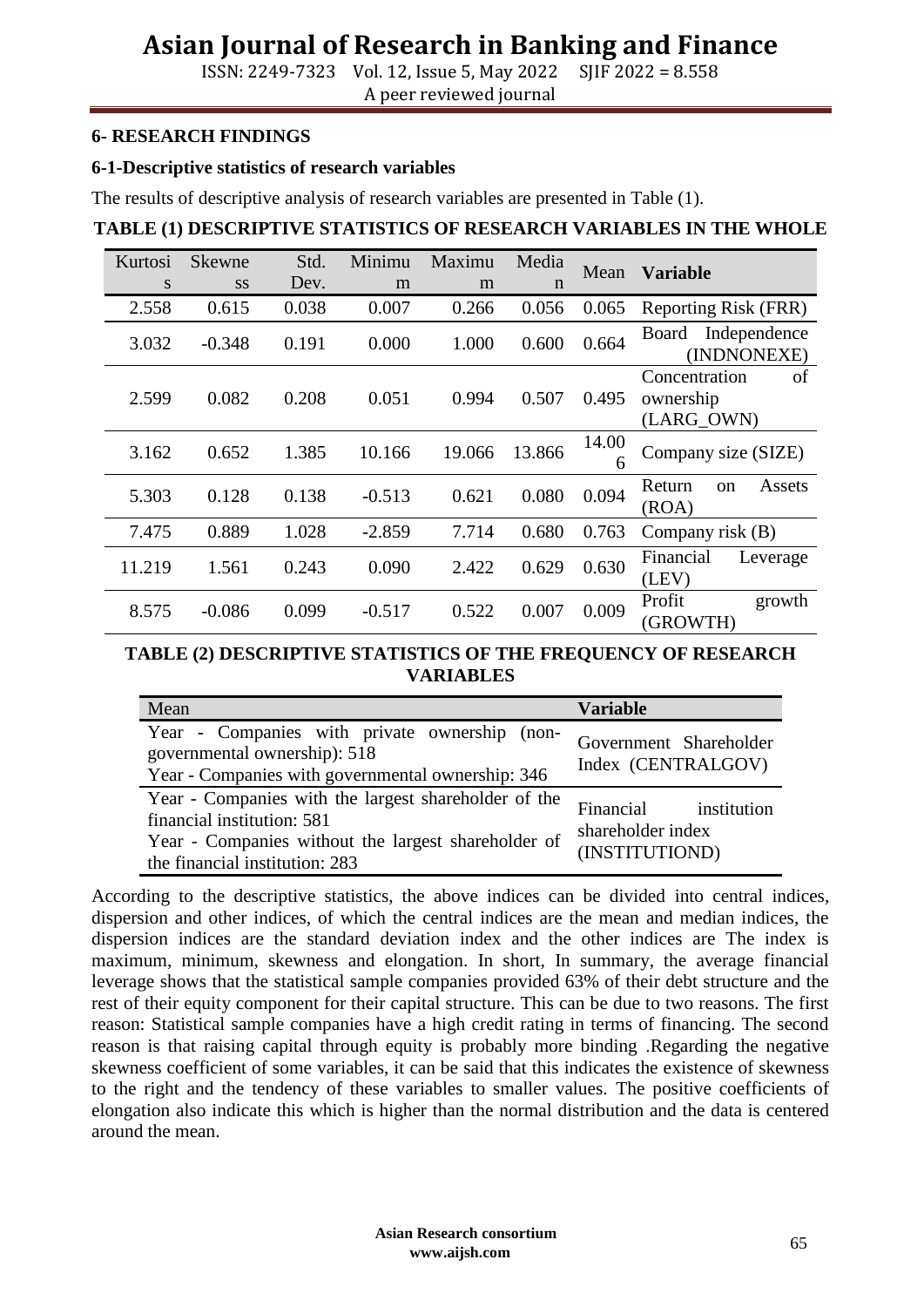ISSN: 2249-7323 Vol. 12, Issue 5, May 2022 SJIF 2022 = 8.558 A peer reviewed journal

#### **6-2- Test of normality of distribution of research dependent variable**

Since in this research, in order to estimate the model parameters, the ordinary least squares method is used and this method is based on the assumption that the dependent variable of the research has a normal distribution, so it is necessary to test the normality of the distribution of dependent variables.

#### **TABLE (3) RESULTS OF THE STUDY OF THE NORMALITY OF THE DISTRIBUTION OF DEPENDENT VARIABLE**

| K-S test results (normality) |                          |       |                   |              |       |          |
|------------------------------|--------------------------|-------|-------------------|--------------|-------|----------|
| Sig. $(2-$<br>tailed)        | Kolmogorov-<br>Smirnov Z |       | Minimum   Maximum | Std.<br>Dev. | Mean  | Variable |
| 0.177                        | 1.145                    | 0.007 | 0.266             | 0.038        | 0.065 | (FRR)    |

According to Table (3) after the normality test, the significance level of K-S statistic for the dependent variable (Risk Reporting) increased to higher than 0.05, so hypothesis H0 that the distribution of the variable is normal is accepted and indicates it. The dependent variable of the research has a normal distribution; therefore parametric statistical methods are used to test the research hypotheses.

#### **7-Test results of Research Hypotheses**

Given that the main question of the researcher is Investigating the Impact of Some Corporate Governance Mechanisms on Risk Reporting so hypotheses are formulated, the results of which are as follows:

### **7-1- Test Results Of the First Main Hypothesis**

**Hypothesis 1** There is a relationship between board independence and the level of reporting risk.

#### **TABLE (4) RESULTS OF MODEL ESTIMATION FOR THE FIRST MAIN HYPOTHESIS OF THE RESEARCH**

| <b>Statistics</b><br>VIF | Prob          | Statistics t | Coefficient | Variable name and<br>symbol |  |
|--------------------------|---------------|--------------|-------------|-----------------------------|--|
| 1.071                    | 0.021         | $-2.173$     | $-0.017$    | (INDNONEXE)                 |  |
| 1.172                    | 0.015         | $-2.436$     | $-0.011$    | (CENTRALGOV)                |  |
| 1.014                    | 0.669         | 0.427        | 0.000       | (INSTITUTIOND)              |  |
| 1.235                    | 0.022         | $-2.172$     | $-0.005$    | SIZE)                       |  |
| 2.189                    | 0.009         | $-2.631$     | $-0.029$    | (ROA)                       |  |
| 1.058                    | 0.013         | 2.452        | 0.001       | $\left( \mathrm{B}\right)$  |  |
| 2.020                    | 0.240         | 1.173        | 0.009       | (LEV)                       |  |
| 1.708                    | 0.187         | 1.320        | 0.016       | (GROWTH)                    |  |
|                          | 0.008         | 2.641        | 0.090       | Constant                    |  |
| Durbin-<br>1.811         |               | 13.304       |             | <b>Statistics F</b>         |  |
|                          | Watson        | (0.000)      |             | (Sig)                       |  |
| 6.513                    | Jarque-Bera   | 0.738        | (R-squared) |                             |  |
| (0.210)                  | (Probability) |              |             |                             |  |
| Prob. 0.110              |               | 2.897        |             | Godfrey                     |  |
| Prob. 0.000              |               | 8.457        | White       |                             |  |
| Prob. 0.020              |               | 18.081       | H-hausman   |                             |  |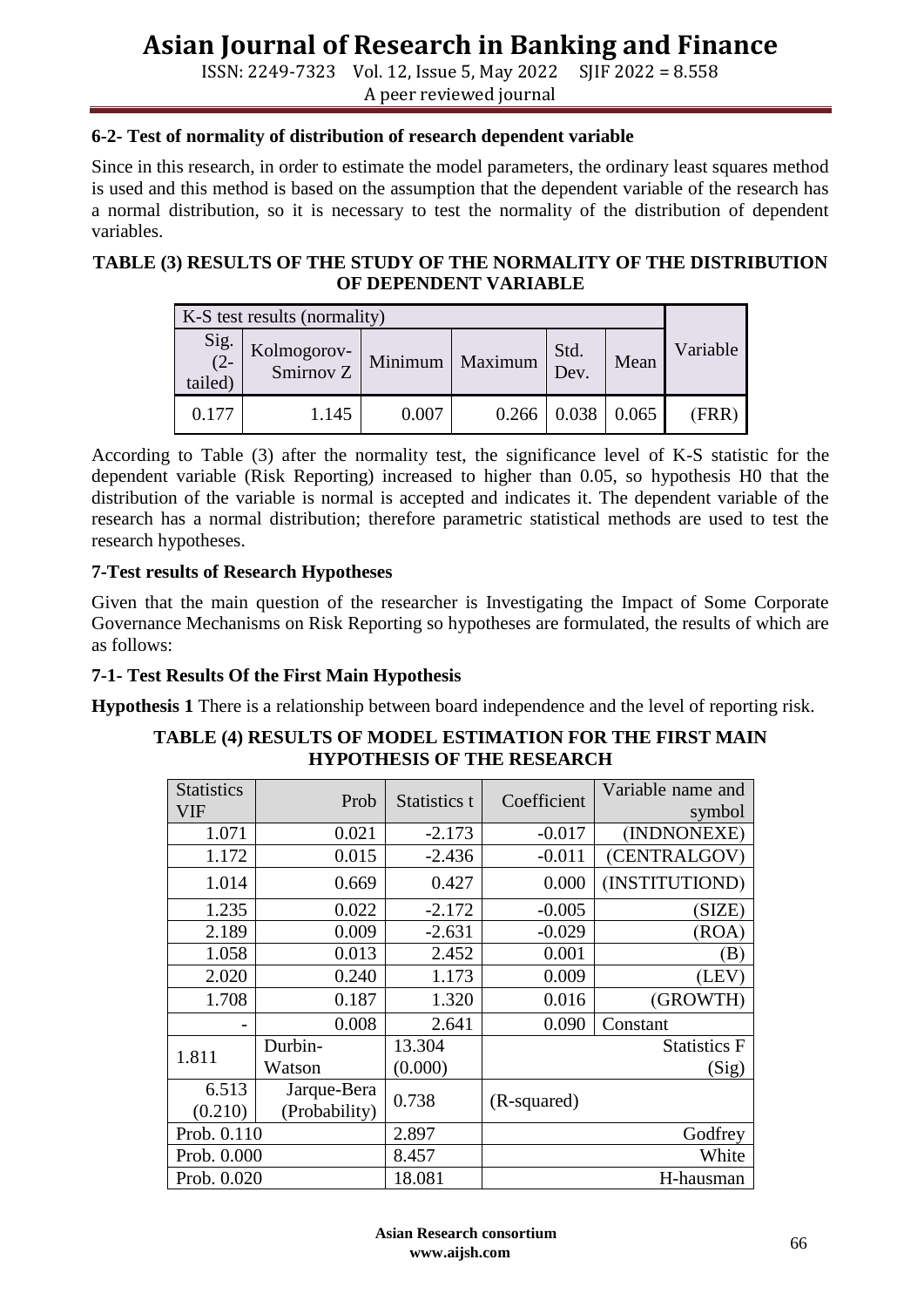ISSN: 2249-7323 Vol. 12, Issue 5, May 2022 SJIF 2022 = 8.558

A peer reviewed journal

| 0.000<br>Prob. | .nu<br>10.SV | mer<br>י−י |
|----------------|--------------|------------|

The test results of the first main hypothesis are presented in Table (4), the significant level of Flimer statistic is less than the accepted error level (5%), so the panel data method is preferable to the solid data method. Also, due to the fact that the significant level of H-Hausmann statistic was less than the accepted error level (5%), the regression method with fixed effects is preferable to the regression method with random effects. In the next step, according to the significance level of White statistic, is 0.000 and regression has variance heterogeneity. Accordingly, the least modified squares have been used to solve the problem. In the next step, Godfrey statistic was also tested, so the significance level of this statistic is more than the accepted error level (5). This indicates that regression does not have a serial autocorrelation problem. Then, considering that the F statistic (0.000) has a significance level below (5%), so regression has explanatory power. The coefficient of determination of the model also indicates that 73.8% of the variable changes Risk Reporting, Explained by the variables entered in the model. Also, in examining the classical regression assumptions, the results of the Jarkobra test indicate that the residuals obtained from the model estimation have a normal distribution at the 95% confidence level. So that the significance level of this test is greater than 0.05 (0.210). Also considering that the statistic value of the Watson camera is between 1.5 and 2.5 (1.811) Therefore, it can be said that in the model, there is no problem of residual self-correlation.

Finally, according to the significance level of the board independence variable (independent variable) which is below 0.05 (0.021), so there is a significant negative relationship between board independence and reporting risk. Among the control variables, there is a significant negative relationship between government shareholder index, company size and asset return rate with reporting risk and a significant positive relationship between corporate risk and reporting risk. Finally, with the alignment test between the research variables, the value of VIF (variance inflation factor) statistic for all variables is less than 5 and indicates that there is no severe alignment problem between the research variables.

## **7-2- Test results of the second main hypothesis**

**Hypothesis 2**.There is a relationship between ownership concentration and reporting risk.

| <b>Statistics</b><br>VIF | Prob          | Statistics t | Coefficient | Variable name and<br>symbol |
|--------------------------|---------------|--------------|-------------|-----------------------------|
| 1.088                    | 0.024         | $-2.256$     | $-0.021$    | (LARG_OWN)                  |
| 1.222                    | 0.016         | $-2.394$     | $-0.011$    | (CENTRALGOV)                |
| 1.022                    | 0.702         | 0.382        | 0.000       | (INSTITUTIOND)              |
| 1.241                    | 0.027         | $-2.203$     | $-0.005$    | (SIZE)                      |
| 2.036                    | 0.009         | $-2.548$     | $-0.029$    | (ROA)                       |
| 1.056                    | 0.010         | 2.450        | 0.001       | $\mathbf{B})$               |
| 2.040                    | 0.255         | 1.138        | 0.009       | (LEV                        |
| 1.708                    | 0.192         | 1.304        | 0.016       | (GROWTH)                    |
|                          | 0.014         | 2.452        | 0.088       | Constant                    |
| 1.813                    | Durbin-       | 13.310       |             | <b>Statistics F</b>         |
|                          | Watson        | (0.000)      |             | (Sig)                       |
| 6.513                    | Jarque-Bera   | 0.738        | (R-squared) |                             |
| (0.210)                  | (Probability) |              |             |                             |
| Prob. 0.358              |               | 1.208        |             | Godfrey                     |

## **TABLE (5) RESULTS OF MODEL ESTIMATION FOR THE SECOND MAIN HYPOTHESIS OF THE RESEARCH**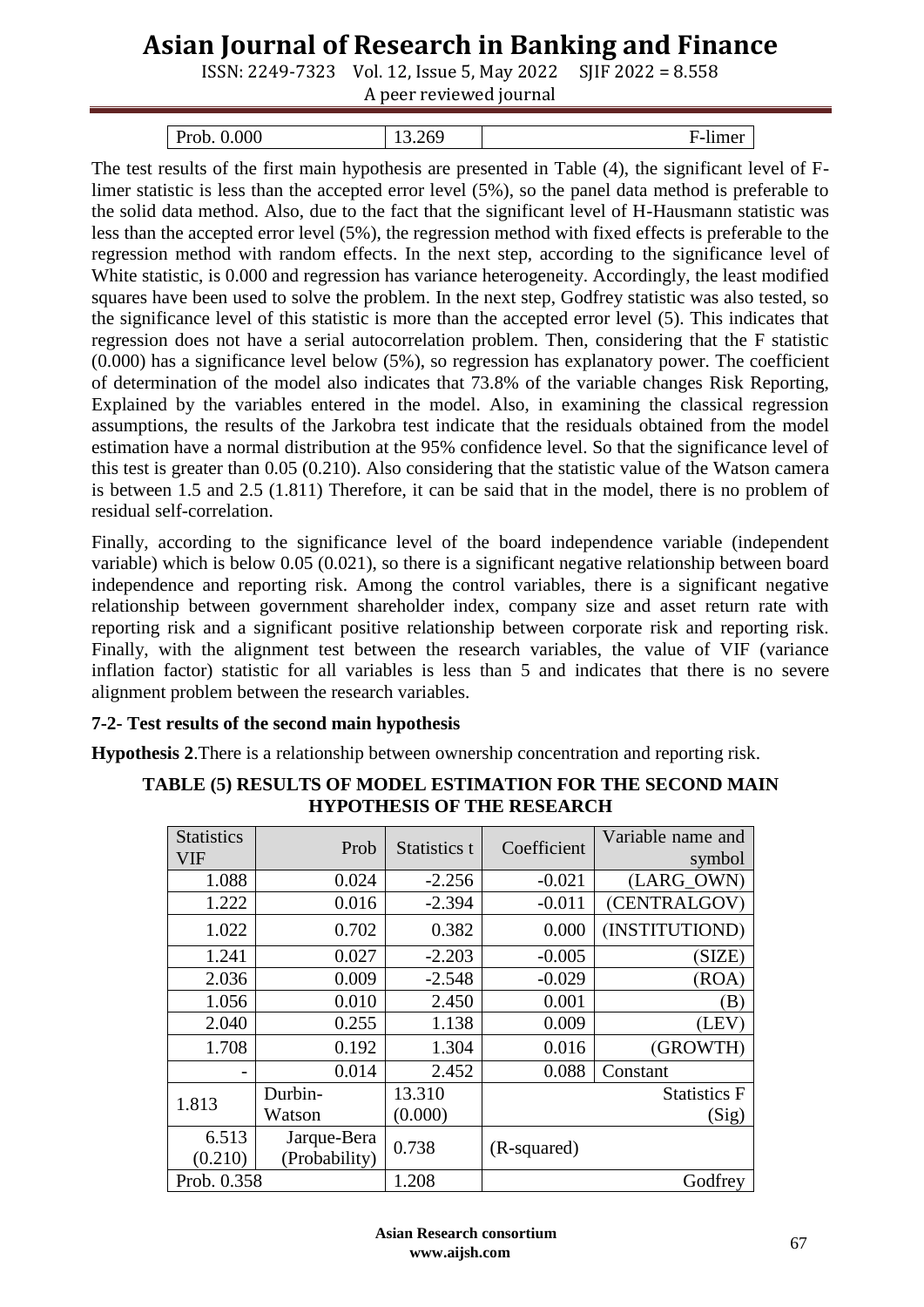ISSN: 2249-7323 Vol. 12, Issue 5, May 2022 SJIF 2022 = 8.558 A peer reviewed journal

| Prob. 0.000 | $Q$ 221<br>0.221 | White     |
|-------------|------------------|-----------|
| Prob. 0.036 | 16.473           | H-hausman |
| Prob. 0.000 | 13.250           | F-limer   |

The test results of the first main hypothesis are presented in Table (5), the significant level of Flimer statistic is less than the accepted error level (5%), so the panel data method is preferable to the solid data method. Also, due to the fact that the significant level of H-Hausmann statistic was less than the accepted error level (5%), the regression method with fixed effects is preferable to the regression method with random effects. In the next step, according to the significance level of White statistic, is 0.000 and regression has variance heterogeneity. Accordingly, the least modified squares have been used to solve the problem. In the next step, Godfrey statistic was also tested, so the significance level of this statistic is more than the accepted error level (5). This indicates that regression does not have a serial autocorrelation problem. Then, considering that the F statistic (0.000) has a significance level below (5%), so regression has explanatory power. The coefficient of determination of the model also indicates that 73.8% of the variable changes Risk Reporting, Explained by the variables entered in the model. Also, in examining the classical regression assumptions, the results of the Jarkobra test indicate that the residuals obtained from the model estimation have a normal distribution at the 95% confidence level. So that the significance level of this test is greater than 0.05 (0.210). Also considering that the statistic value of the Watson camera is between 1.5 and 2.5 (1.813) Therefore, it can be said that in the model, there is no problem of residual self-correlation. Finally, according to the significance level of the ownership concentration variable (independent variable) which is below 0.05 (0.024), so there is a significant negative relationship between ownership concentration and reporting risk. Among the control variables, there is a significant negative relationship between government shareholder index, company size and asset return rate with reporting risk and a significant positive relationship between corporate risk and reporting risk. Finally, with the alignment test between the research variables, the value of VIF (variance inflation factor) statistic for all variables is less than 5 and indicates that there is no severe alignment problem between the research variables.

### **8- CONCLUSIONS AND RESEARCH SUGGESTIONS**

Accounting scholars believe that the study of the role of corporate governance in the level of reporting risk adds a new and important dimension to the quality of financial reporting literature. Accordingly, the professional associations of accounting and management pay special attention to the field of reporting risk due to the occurrence of fraudulent behaviors in financial reporting. In this study, the relationship between corporate governance and risk reporting in Tehran Stock Exchange companies has been investigated. Research findings show that there is a significant negative relationship between board independence and ownership concentration with the level of reporting risk. In the Iranian capital market, the boards of directors in a symbolic position, have different duties and with the number of executives and independent managers have monitoring and control tools that have a limiting role on the amount of reporting risk. In general, board composition as one of the corporate governance mechanisms focuses on reducing reporting risk.

Because in Iranian stock exchange companies are often significant ownership of state-owned companies, therefore, to meet the needs of users, the ownership concentration mechanism has a limiting role on the level of reporting risk.

Because the results of this research can be used in the decision-making process, this research is applied in terms of purpose. Therefore, suggestions for each of the research beneficiaries are briefly stated. It is suggested that the stock exchange organization update the by-laws of the company's management system and formulate more effective mechanisms and notify all companies for action. It is suggested that the board of directors of companies, given the negative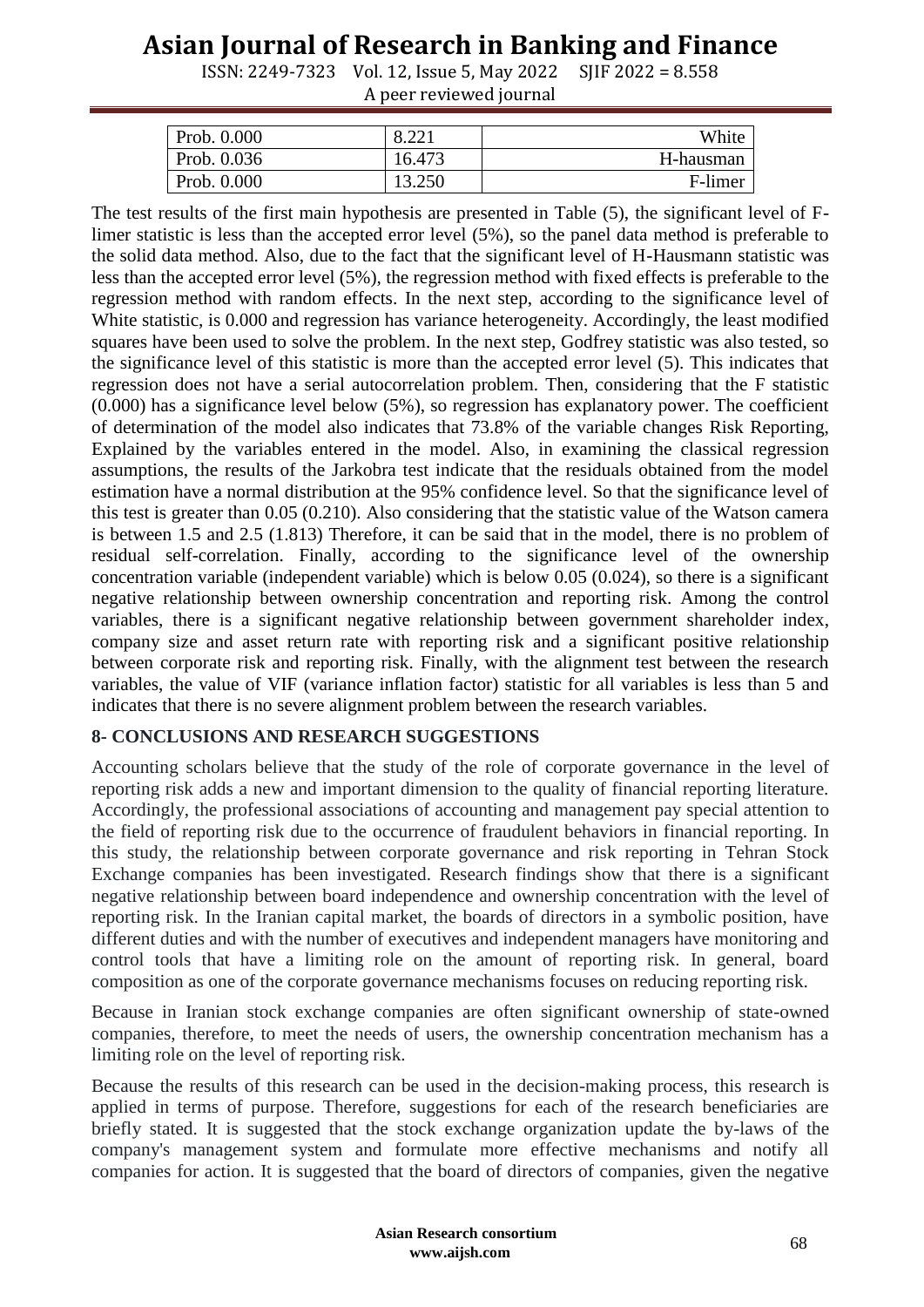ISSN: 2249-7323 Vol. 12, Issue 5, May 2022 SJIF 2022 = 8.558 A peer reviewed journal

relationship between the independence of the board of directors and the concentration of ownership with reporting risk, upgrade these two indicators in the structure of the board to continue to play a limiting role on reporting risk. It is suggested that the accountants of the accounting profession (auditing organization) take the necessary measures to organize and formulate the relevant standards in order to prevent and control the unhealthy situation and submit financial reports.

### **REFERENCES**

- **1.** Abraham, S. and Cox, P. (2007), "Analyzing the determinants of narrative risk information in UK FTSE 100 annual reports", *British Accounting Review*, Vol. 39, pp. 227-248.
- **2.** Abraham, S. and Shrives, P. J. (2014), "Improving the relevance of risk factor disclosure incorporate annual reports", *British accounting review*, Vol. *46*, pp. 91-107.
- **3.** Adam, R., Almeida, H., and Ferreira, D. (2005), "Powerful CEOs and Their Impact on Corporate Governance", *the Review of Financial Studies*, Vol.18, pp. 1403-1432.
- **4.** Adamu, M. U. (2013), "Risk Reporting: A Study of Risk Disclosures in the Annual Reports of Listed Companies in Nigeria", *Research Journal of Finance and Accounting*, Vol. 4, pp.140- 147.
- **5.** Akerl of, G. A. (1970), "The market for" lemons: Quality uncertainty and the market mechanism", *the quarterly journal of economics*, pp. 488-500.
- **6.** Akhtaruddin, M., Hossain, M. A., Hossain, M. and Yao, L. (2009), "Corporate Governance and Voluntary Disclosure in Corporate Annual Reports of Malaysian Listed Firms", *Journalof Applied Management Accounting Research*, Vol. 7, pp. 1-21.
- **7.** Ali, M. M. and Taylor, D. (2014), "Corporate Risk disclosure in Malaysia: The influence of Predisposition of Chief Executive officers and chairs of Audit Committee", *Research Journal of Finance and Accounting,*Vol.5, pp. 92-106
- **8.** Allini, A., Manes Rossi, F., and Hussainey, K. (2016), "The board's role in risk disclosure: an exploratory study of Italian listed state-owned enterprises", *Public Money and Management*, Vol. *36*, pp.113-120.
- **9.** Amran, A., Manaf Rosli Bin, A., and Che Haat Mohd Hassan, B. (2008), "Risk reporting: An exploratory study on risk management disclosure in Malaysian annual reports", *Managerial Auditing Journal*, Vol. 24, pp. 39-57.
- **10.** Arnold, T., Fishe, R., and North, D. (2006), Measuring risk disclosure in IPOs and its effect on initial and subsequent returns. Uni-versity of Richmond Working Paper.
- **11.** Atanasovski, A., Serafimoska, M., Jovanovski, K., and Jovevski, D. (2015), "Risk Disclosure Practices in Annual Reports of Listed Companies: Evidence from a Developing Country", *Research Journal of Finance and Accounting*, Vol. 6, pp. 184-192.
- **12.** Banghoj, J., and Plenborg, T. (2008), "Value relevance of voluntary disclosure in the annual report", *Accounting and Finance*, Vol. 48, pp. 159-180.
- **13.** Barako, D. G., and Brown, A. M. (2008), "Corporate social reporting and board representation: evidence from the Kenyan banking sector", *Journal of Management andGovernance*, Vol. 12, pp. 309-324.
- **14.** Baroma, B. (2014), "The association between the level of risk disclosure and corporation characteristics in the annual reports of Egyptian companies", *American Journal of Business*, *Economics and Management*, Vol. 2, pp. 9-16.
- **15.** Beretta, S., and Bozzolan, S. (2004), "A framework for the analysis of firm risk communication", *The International Journal of Accounting*, Vol. 39, pp. 265-288.
- **16.** Berger, T. B. (2012), "Risk reporting practices of Indian companies in the SENSEX", *Asia-Pacific journal of risk and insurance: APJRI,* Vol.6
- **17.** Bianco, M., Ciavarella, A., and Signoretti, R. (2013), "Women on corporate boards in Italy", *Bank of Italy Occasional Paper*, Vol. 174.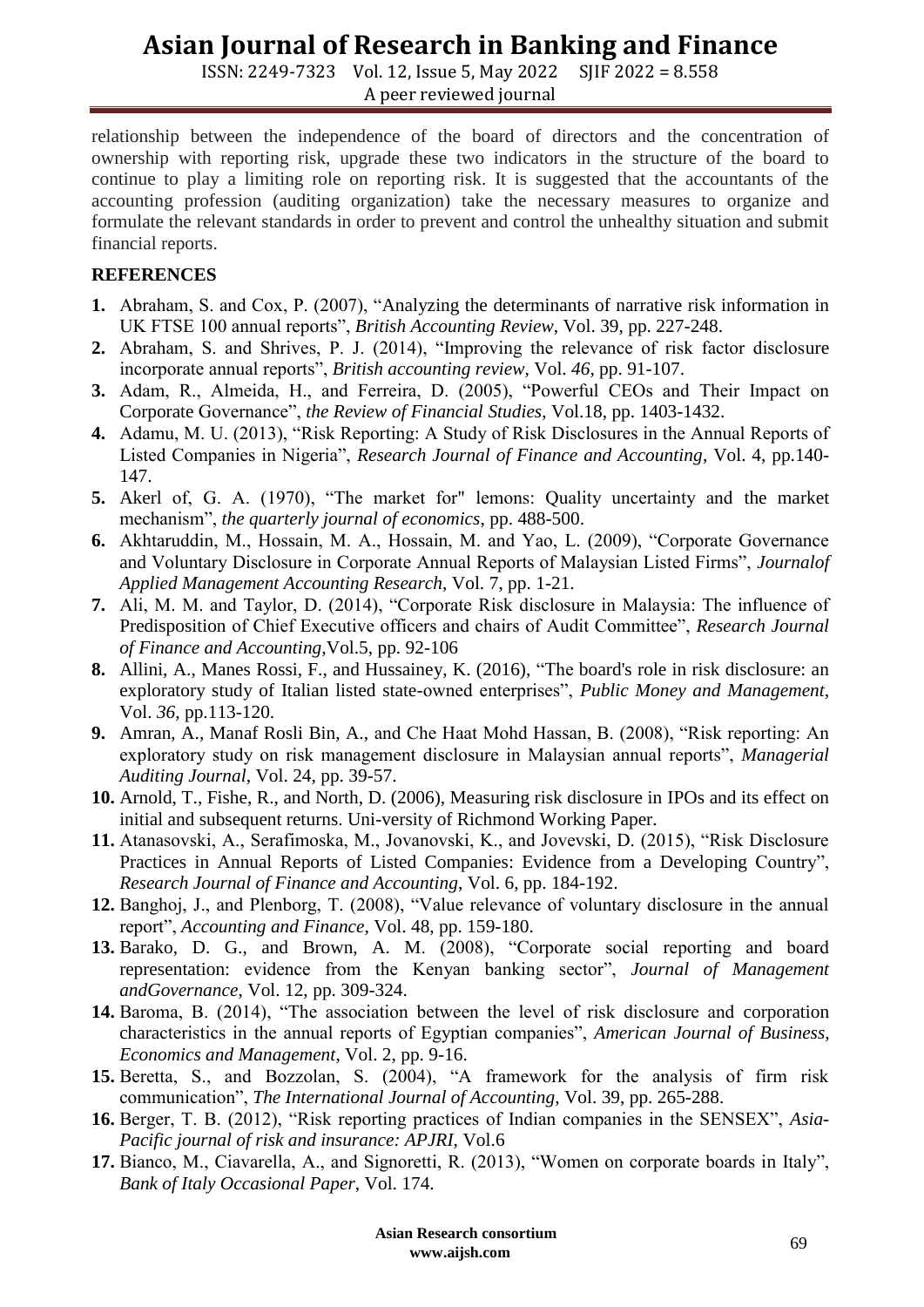ISSN: 2249-7323 Vol. 12, Issue 5, May 2022 SJIF 2022 = 8.558 A peer reviewed journal

- **18.** Branco, M. C. and Rodrigues, L. L. (2006), "Corporate social responsibility and resource based perspectives", *Journal of Business Ethics*, Vol. 69, pp. 111-132.
- **19.** Bushee, B. J., and Noe, C. F. (2000),"Corporate disclosure practices, institutional investors, and stock return volatility", *Journal of accounting research*, pp. 171-202.
- **20.** Cabedo, J. D. and Tirado, J. M. (2004), "The disclosure of risk in financial statements", In *Accounting Forum*, Vol. 28, pp. 181-200.
- **21.** Cai, C. X., Keasey, K. and Short, H. (2006), "Corporate governance and information efficiency in security markets", *European Financial Management*, Vol. 12, pp.763-787.
- **22.** Campbell, J. L., Chen, H., Dhaliwal, D. S., Lu, H. M. and Steele, L. B. (2014), "The information content of mandatory risk factor disclosures in corporate filings", *Review of Accounting Studies*, Vol. 19, pp. 396-455.
- **23.** Chau, G. K., and Gray, S. J. (2002), "Ownership structure and corporate voluntary disclosure inHong Kong and Singapore", *The International journal of accounting*, Vol. 37, pp. 247-265.
- **24.** Chavent, M., Ding, Y., Fu, L., Stolowy, H. and Wang, H. (2006), "Disclosure and determinants studies: An extension using the divisive clustering method (DIV)", *European Accounting Review*, Vol*.*15, pp. 181-218.
- **25.** Chen, C. J. and Jaggi, B. (2001), "Association between independent non-executive directors, family control and financial disclosures in Hong Kong", *Journal of Accounting andPublic Policy*, Vol. 19, pp. 285-310.
- **26.** Cheng, E. C., and Courtenay, S. M. (2006), "Board composition, regulatory regime andvoluntary disclosure", *The International journal of accounting*, Vol 41, pp. 262-289.
- **27.** Combes-Thuelin, E., Henneron, S. and Touron, P. (2006), "Risk regulations and financial disclosure: An investigation based on corporate communication in French tradedcompanies", *Corporate communications: an international journal*, Vol. 11, pp. 303-326.
- **28.** Dashti, J., Selehi, M.M. and Zanjirani, M. (2014), "The impact of ownership concentration onthe level of voluntary disclosure of information in Trehan Stock Exchange Firms*",Indian Journal of Fundamental and Applied Life sciences*, Vol.4, pp.767-773
- **29.** David, P., O'Brien, J. P., Yoshikawa, T., and Delios, A. (2010), "Do shareholders or stakeholders appropriate the rents from corporate diversification? The influence of ownership structure", *Academy of Management Journal*, Vol. 53, pp. 636-654.
- **30.** Deegan, C. and Rankin, M. (1996), "Do Australian companies report environmental news objectively? An analysis of environmental disclosures by firms prosecuted successfully by the Environmental Protection Authority'', *Accounting, Auditing and Accountability Journal*, Vol. 9 , pp. 50-67
- **31.** Deumes, R. (2008), "Corporate risk reporting a content analysis of narrative risk disclosures inprospectuses", *Journal of Business Communication*, Vol. 45, pp. 120-157.
- **32.** Deumes, R. and Knechel, W. R. (2008), "Economic incentives for voluntary reporting on internal risk management and control systems", *Auditing: A Journal of Practice and Theory*, Vol. 27, pp. 35-66.
- **33.** Dobler, M., Lajili, K. and Zeghal, D. (2011), "Attributes of corporate risk disclosure: An international investigation in the manufacturing sector", *Journal of International Accounting Research*, Vol. 10, pp. 1-22.
- **34.** Dominguez, L. R. and Gamez, L. C. N. (2014), "Corporate reporting on risks: Evidence from Spanish companies", *Revista de Contabilidad*, Vol. 17, pp. 116-129.
- **35.** Donnelly, R. and Mulcahy, M. (2008), "Board structure, ownership, and voluntary disclosure inIreland", *Corporate Governance: An International Review*, Vol.16, pp. 416-429.
- **36.** Dutta, P., and Bose, S. (2006), "Gender diversity in the boardroom and financial performance of commercial banks: Evidence from Bangladesh", *The Cost and Management*, Vol. *34*, pp.70- 74.